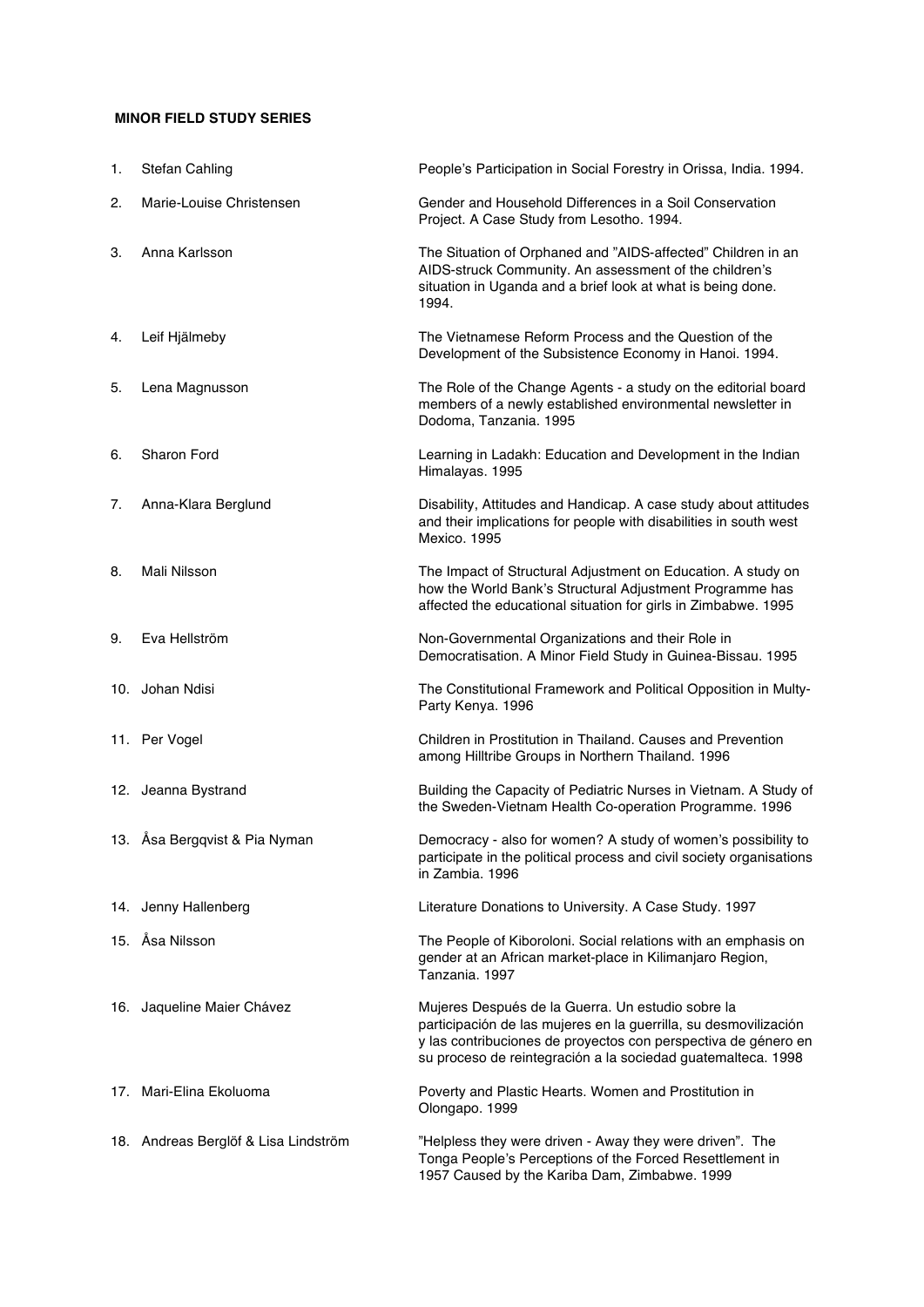| 19. Daniel Wolf-Watz      | Breaking the Cycle of Reproduction. Fuelwood Trade in Kiteto<br>District, Tanzania. 2000                                                                                                                                                                                                                                                                         |
|---------------------------|------------------------------------------------------------------------------------------------------------------------------------------------------------------------------------------------------------------------------------------------------------------------------------------------------------------------------------------------------------------|
| 20. Anders Åhlin          | Trade Unions in Democratisation Processes: A Study of the<br>Role of the General Federation of Nepalese Trade Unions<br>(GEFONT) in the Making and Consolidation of Democracy in<br>Nepal. 2000                                                                                                                                                                  |
| 21. Lasse Einarsson       | The Choice of Language of Instruction and Democratic<br>Autonomy in Zanzibar/Tanzania. 2001                                                                                                                                                                                                                                                                      |
| 22. Annelie Hedemyr       | La participación política femenina en Bolivia: Un estudio de<br>mujeres en Cochabamba y en Oruro. 2001                                                                                                                                                                                                                                                           |
| 23. Magdalena Abrahamsson | Empowerment strategies in the fight against HIV/AIDS in<br>Uganda. The work of the AIDS Support Organisation with<br>National Community of Women Living with HIV/AIDS from a<br>gender and empowerment perspective. 2002                                                                                                                                         |
| 24. Tomas Thernström      | Local Participation in the Tourism Development Process. A<br>case study of Sa Pa - Vietnam. 2002                                                                                                                                                                                                                                                                 |
| 25. Joanna Gough          | The Acceptance of the Lok Jumbish Project in Respect of<br>Gender, Caste and Religion. 2003                                                                                                                                                                                                                                                                      |
| 26. Elin Forsgren         | The Cultural Identity of the Maya People of Guatemala and the<br>Agreement on the Identity and Rights of Indigenous Peoples. A<br>study of the observance and effects of the Agreement on the<br>Identity and Rights of Indigenous Peoples, and how it has<br>affected the Maya People in their effort to maintain and exercise<br>their cultural identity. 2003 |
| 27. Ethel Marx Blom       | Small-Scale Farmers in Niviria. A socio-economic study of a<br>small village in Mozambique, emphasizing its developmental<br>potential and needs, its interaction with neighbouring traditional<br>villages, and its chances to benefit from the Government's<br>National Cooperation Programme. 2003                                                            |
| 28. Herman Geijer         | Taking Democracy Back. A field study of Asambleas Populares<br>and the effects of the rebellion of the 19 <sup>th</sup> and 20 <sup>th</sup> of December<br>2001 in Buenos Aires, Argentina. 2003                                                                                                                                                                |
| 29. Lena Windahl          | PDDH. La Procuradoria para la Defesa de los Derechos<br>Humanos. ¿Un Acelerador o un Freno para el Proceso de<br>Democratización en El Salvador? 2004                                                                                                                                                                                                            |
| 30. Lena Nilsson          | Media Rights in a Multicultural Society. A field study of the<br>effects of the collective media rights decided upon in the<br>Agreement on the Identity and Rights of Indigenous Peoples and<br>of the Maya people's participation in media. 2004                                                                                                               |
| 31. Annika Hermansson     | Resistance in Bolivia against Negative Effects of Economic<br>Globalisation - the case of the struggle against the exportation<br>of natural gas. 2004                                                                                                                                                                                                           |
| 32. Annika Dalén          | Prostitution in Argentina in the Wake of the Economic Crisis.<br>2004.                                                                                                                                                                                                                                                                                           |
| 33. Helena Henriksson     | HIV/AIDS and Social Movement Mobilisation in South Africa. A<br>study of Treatment Action Campaign. 2005.                                                                                                                                                                                                                                                        |
| 34. Mariam Persson        | "In their eyes we'll always be rebels" - A Minor Field Study of ex-<br>combatants in Sierra Leone. 2005.                                                                                                                                                                                                                                                         |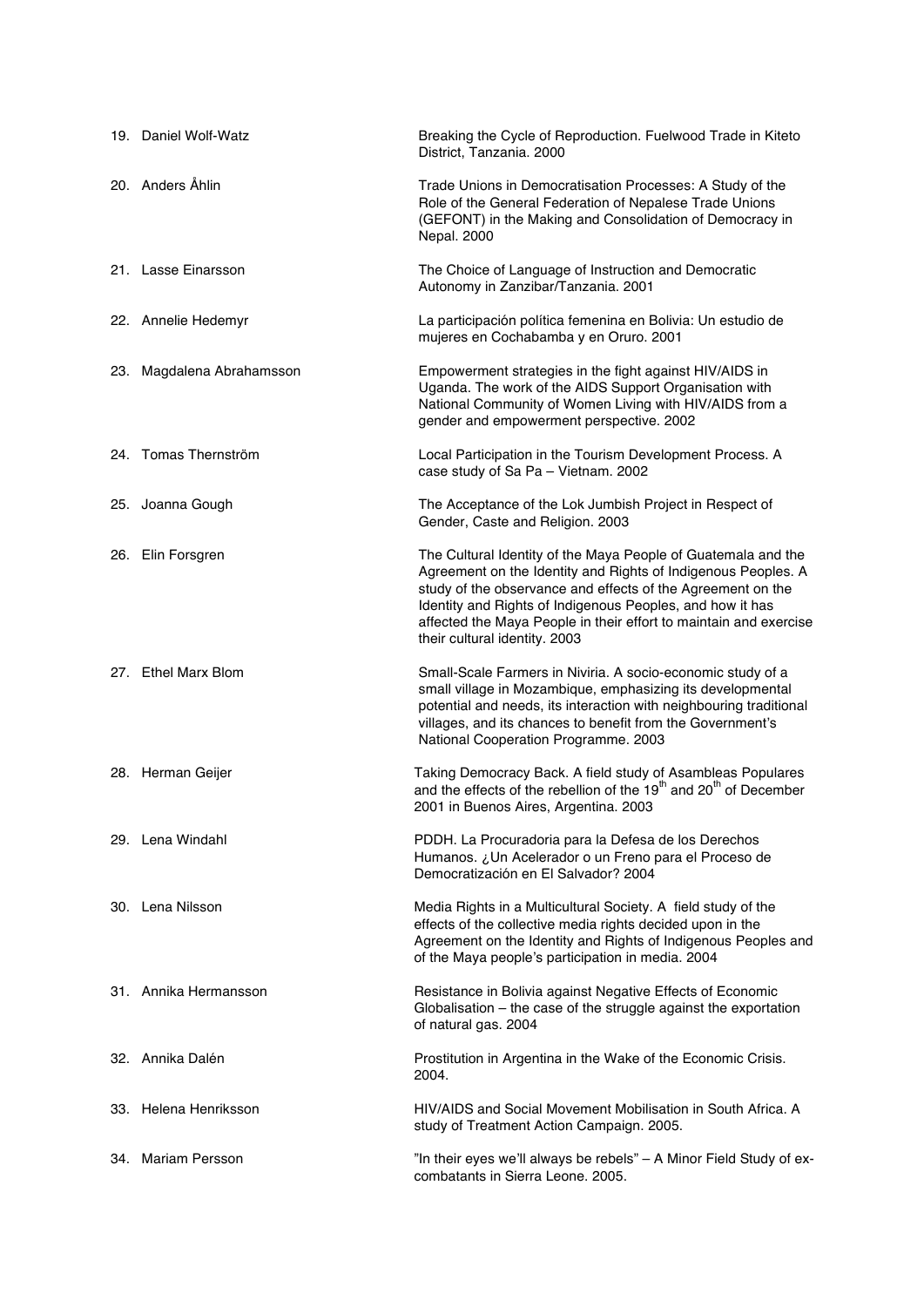| 35. Mira Datta                              | L'approche « genre et développement » de la Suède. Une étude<br>sur son application théorique et pratique par le bureau régional<br>de Diakonia au Burkina Faso. 2006.               |
|---------------------------------------------|--------------------------------------------------------------------------------------------------------------------------------------------------------------------------------------|
| 36. Jaqueline Carleson                      | Who is being heard? A study of the PRSP participatory process<br>in Dominica and the importance of political capital. 2006.                                                          |
| 37. Ida Hernbrandt Linusson & Anneli Wolauz | Child labour or education? A field study about how much the<br>economy matters when poor households make decisions in<br>educating their children. 2007.                             |
| 38. Serwa Quarm                             | "When you become light it's like a light come in your life".<br>Examining perceived socio-economic advantages as a motive<br>for skin bleaching. 2007.                               |
| 39. Andreas Sandberg                        | Traditional healers in HIV/AIDS alleviation. A descriptive study of<br>collaboration across medical borderlands, 2008.                                                               |
| 40. Therese Leijon                          | Land rights as a way to empower women? A minor field study on<br>the effects of the land formalization program on women in rural<br>Tanzania, 2009.                                  |
| 41. Johanna Nilsson & Camilla Swahn         | A Virtuous Spiral? Micro-finance as a way to women's<br>Empowerment or Disempowerment. 2009.                                                                                         |
| 42. Gustav Cederlöf                         | Cuba's Second Revolution. Energy Efficiency and Social<br>Transformation as Effects of Decentralisation and the Idea of<br>Development in the Energy Systems of Pinar del Río. 2009. |
| 43. Minna Levin                             | The Violent Safe Haven. Teachers' and Principals' Perceptions<br>of Student Aggression at Three High Risk Public Schools in San<br>Salvador. 2009.                                   |
| 44. Therese Arnewing                        | From Fossil Fuels to Bioenergy: Explaining institutional change<br>in India, 2009.                                                                                                   |
| 45. Victoria Florinder                      | Poverty and social capital. A case study of exile Haitians in the<br>Dominican Republic. 2010.                                                                                       |
| 46. Elin Risberg                            | Broken Promises. Trafficking of Children within Ethiopia for the<br>Purpose of Exploitative Labour, 2011.                                                                            |
| 47. Marie Persson                           | Accountability as an Instrument for Change. Civil Society<br>Strategies in HIV/AIDS advocacy in South Africa, 2011.                                                                  |
| 48. Marcus Wangel                           | Not All Things Equal - Economic Inequalities and Collective<br>Action in Common Resource Management, 2011.                                                                           |
| 49. Hellin Brink                            | Understanding Farmers Choice of Organic and Conventional<br>Agriculture: A Study on Factors Influencing Farm Management<br>in Rural Kerala, 2012.                                    |
| 50. Sofie Hedman                            | Talking about Islam and Democracy: The Women's Movement<br>of Jordan: 8 voices from within, 2012.                                                                                    |
| 51. Hanna Höglund                           | Interacting Structures of Inequality: The lack of women and<br>ethnic minorities in local politics, 2012.                                                                            |
| 52. Charity Robbins                         | Strategizing for a Gender Sensitive Constitution: Lessons from<br>the Zimbabwe Women's Movement, 2013.                                                                               |